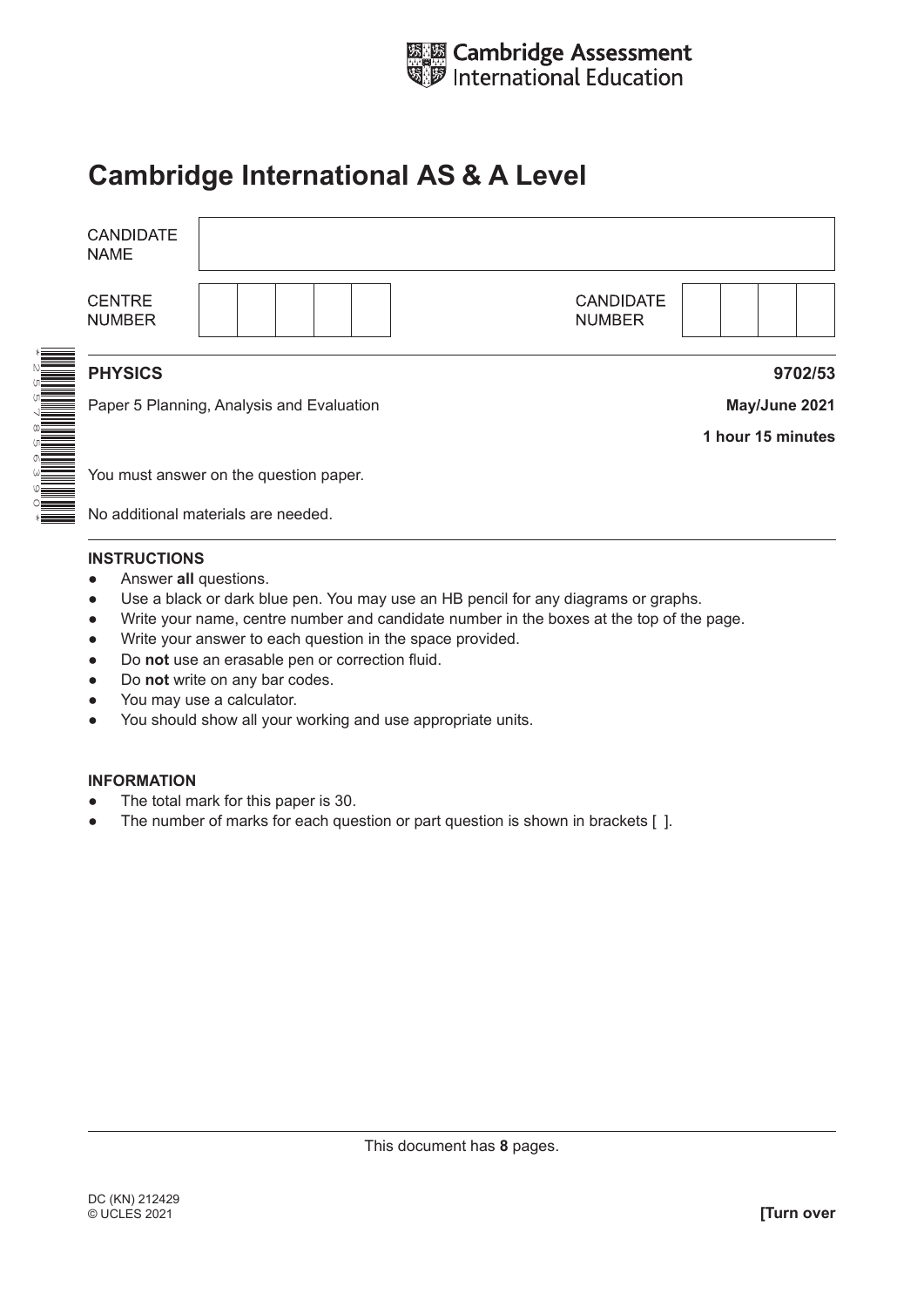**1** A student investigates the current in a coil and a resistor connected in series, as shown in Fig. 1.1.



**Fig. 1.1**

The student connects a high-voltage d.c. power supply and a switch across the series combination.

When the switch is closed, it takes time *t* for the current in the resistor of resistance *R* to reach a maximum value. The time *t* is a few milliseconds.

There are a number of different unmarked resistors available.

It is suggested that the relationship between *t* and *R* is

$$
t = \frac{KN^2A}{LR}
$$

where *N* is the number of turns of wire on the coil, *A* is the cross-sectional area of the coil, *L* is the length of the coil and *K* is a constant.

Design a laboratory experiment to test the relationship between *t* and *R*. Explain how your results could be used to determine a value for *K*.

You should draw a diagram, on page 3, showing the arrangement of your equipment. In your account you should pay particular attention to:

- the procedure to be followed
- the measurements to be taken
- the control of variables
- the analysis of the data
- any safety precautions to be taken.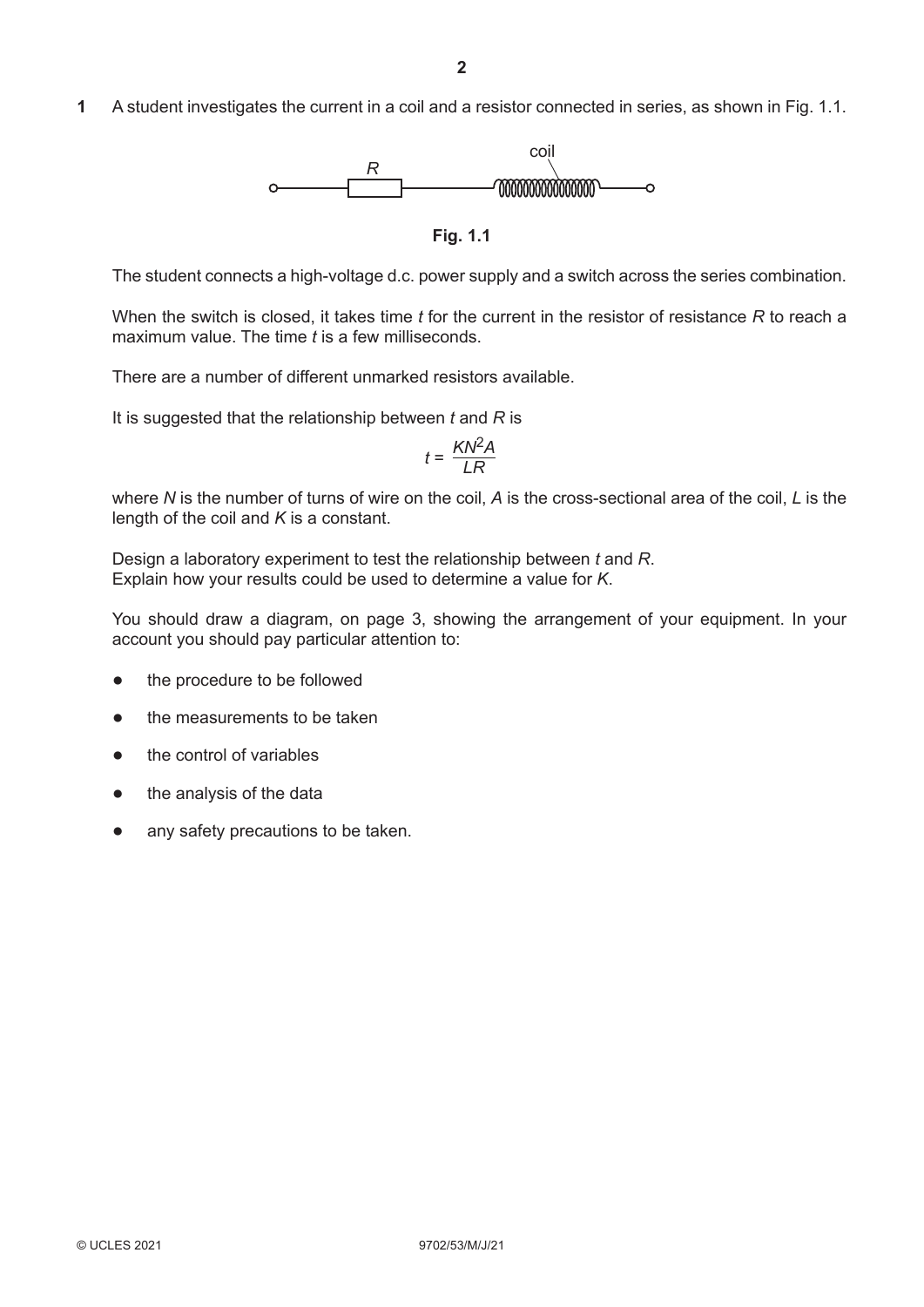**Diagram** 

 $\mathbf{3}$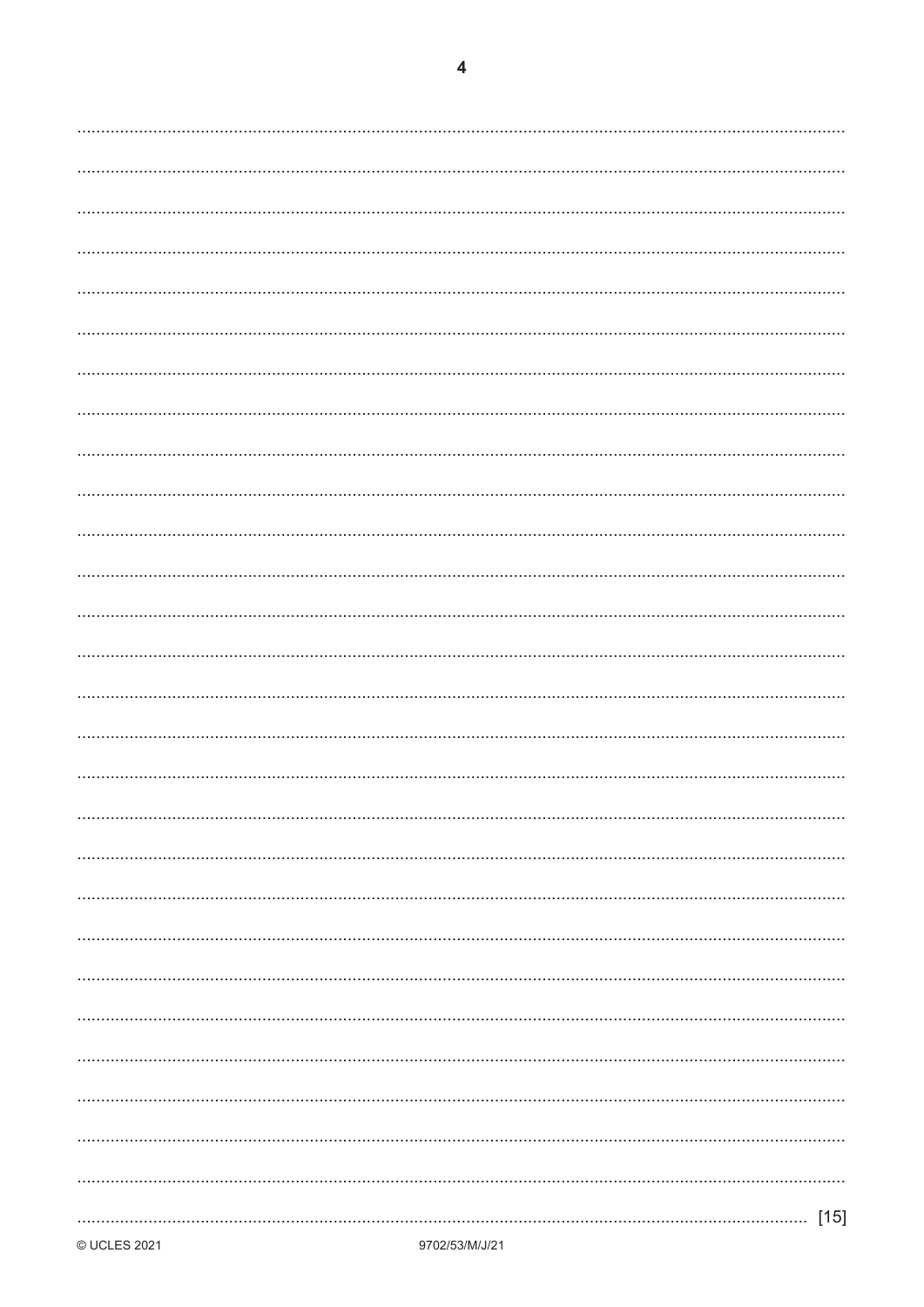**2** A student investigates the collision of two gliders A and B on a linear air-track. A card is attached to glider B, as shown in Fig. 2.1.



**Fig. 2.1**

Glider B has a mass *M*. A mass *m* is added to glider B.

Glider A travels at a constant velocity *u* towards the stationary glider B. The gliders then collide and move together towards the light gate.

The card passes through the light gate which is connected to a data logger. The student records the velocity *v* of the two gliders from the data logger.

The student changes the mass *m* and repeats the experiment.

It is suggested that *v* and *m* are related by the equation

$$
Au = (M + m + A)v
$$

where *A* is the mass of glider A.

(a) A graph is plotted of  $\frac{1}{v}$  on the *y*-axis against (*M* + *m*) on the *x*-axis.

Determine expressions for the gradient and *y*-intercept.

gradient = ............................................................... *y*-intercept = ............................................................... [1]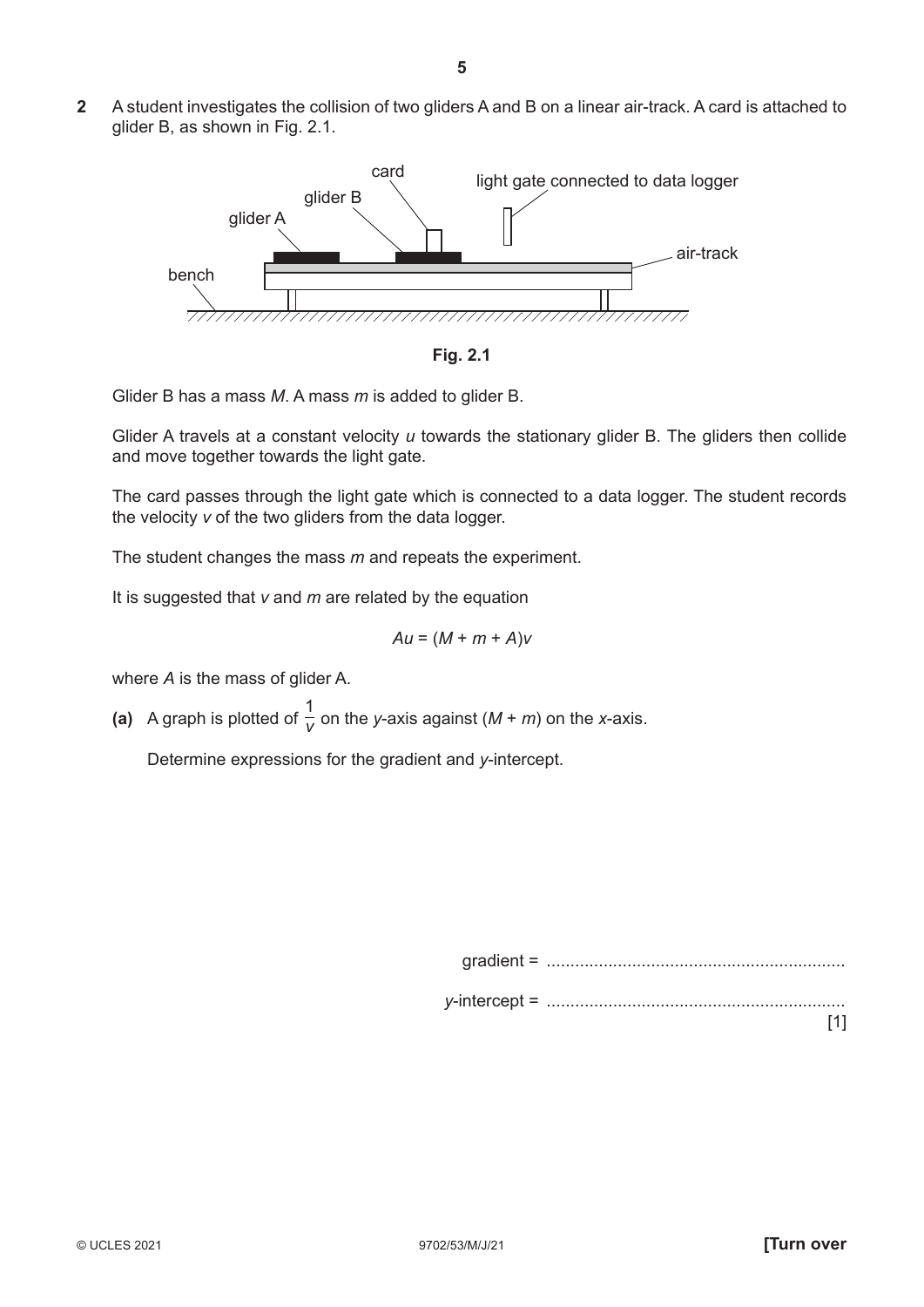**(b)** Values of *m* and *v* are given in Table 2.1.

The value of *M* is  $330g \pm 5\%$ .

Each value of  *has a percentage uncertainty of*  $\pm$  *5%.* 

| m/g | $(M+m)/g$ | $v/cms^{-1}$ | $\frac{1}{v}$ /scm <sup>-1</sup> |
|-----|-----------|--------------|----------------------------------|
| 50  |           | 4.42         |                                  |
| 150 |           | 3.92         |                                  |
| 250 |           | 3.40         |                                  |
| 350 |           | 3.02         |                                  |
| 500 |           | 2.58         |                                  |
| 600 |           | 2.33         |                                  |

**Table 2.1**

Calculate and record values of  $(M + m)/g$  and  $\frac{1}{V}/s$  cm<sup>-1</sup> in Table 2.1. Include the absolute uncertainties in  $(M + m)$ . [2]

**(c)** (i) Plot a graph of  $\frac{1}{V}/s$  cm<sup>-1</sup> against  $(M + m)/g$ .

 $\lceil 2 \rceil$ 

- **(ii)** Draw the straight line of best fit and a worst acceptable straight line on your graph. Both lines should be clearly labelled. [2]
- **(iii)** Determine the gradient of the line of best fit. Include the absolute uncertainty in your answer.

gradient = ......................................................... [2]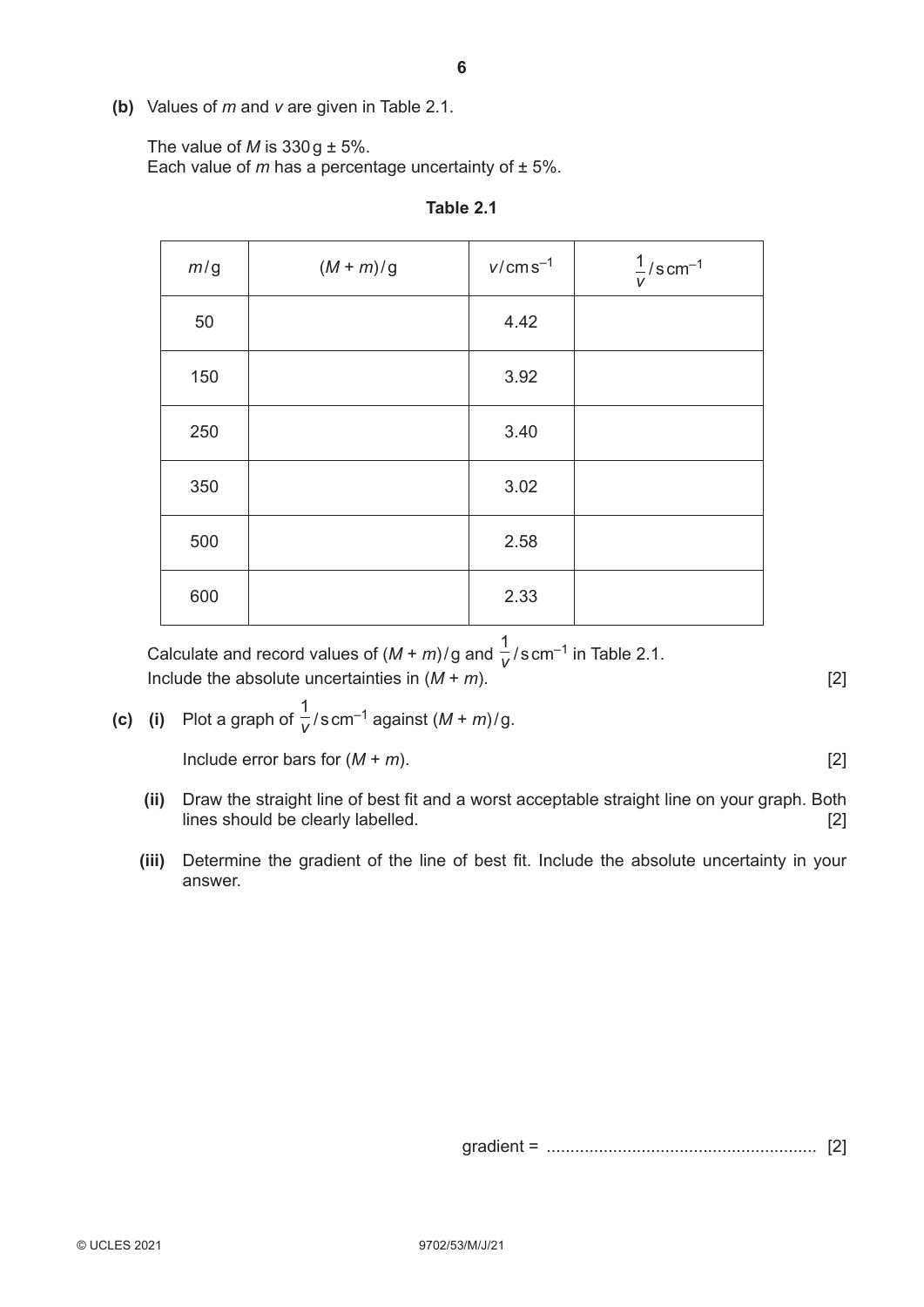